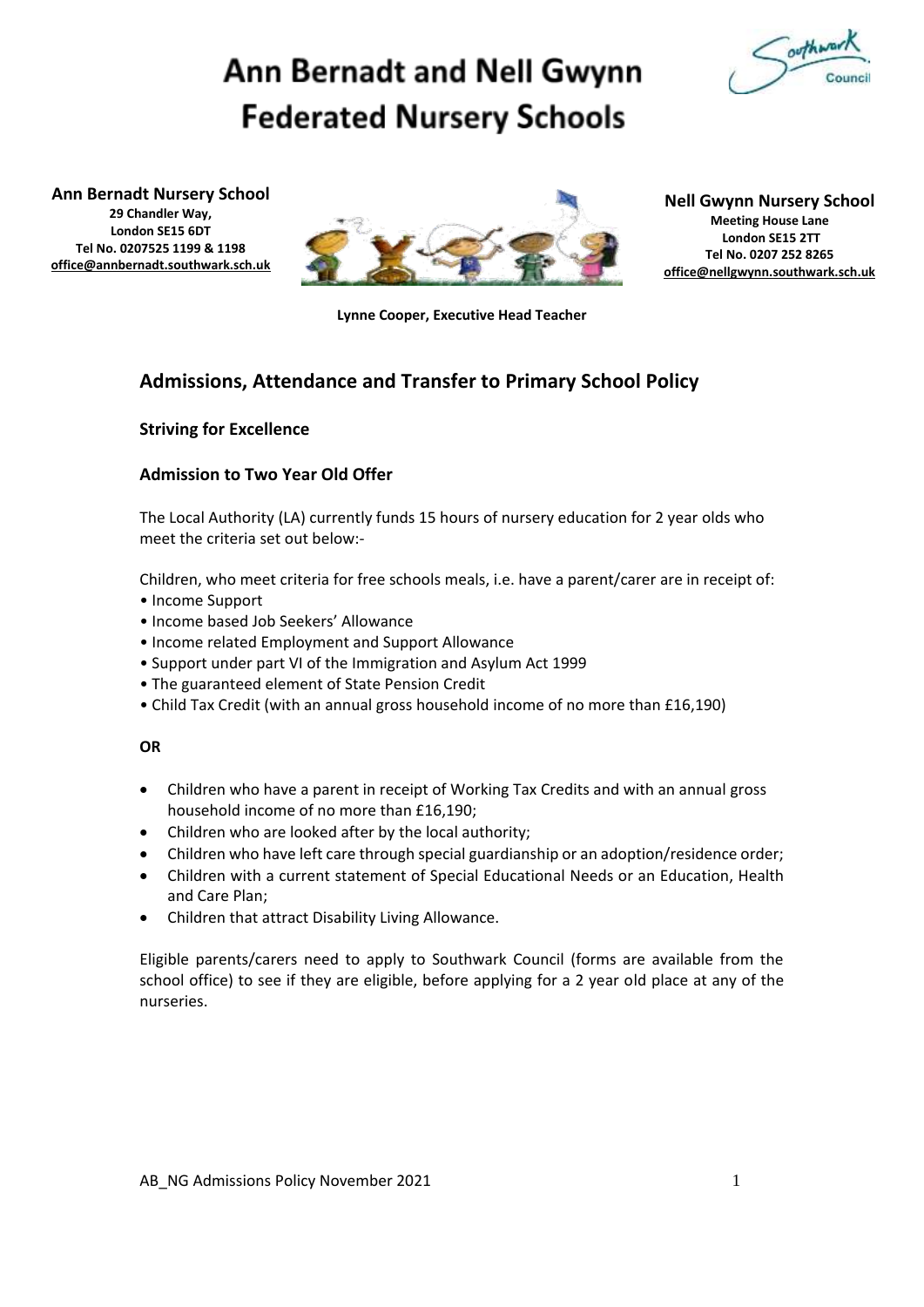#### **Admission from Day-Care to Nursery Education**

Children who attend the under 3's service have priority for a nursery place under the three year old offer, above all others.

All nursery provision is provided in age, teacher led provision, a child in considered eligible for tree year old status in the term following their third birthday.

#### **Admission into Nursery Education for children aged three to five**

The government funds 15 hours of nursery education for all 3-year-old children from the term following their  $3<sup>rd</sup>$  birthday. At Ann Berandt, these 15 hours are delivered through attending either a three hour AM or PM place. At Nell Gwynn these 15 hours are delivered to your child by attending for 2.5 days per week during term time. (either Mon, Tue FT and half day Wed am, or Wed PM and FT Thur, Fri). both nurseries are able to also deliver the 30 hours for eligible children.

#### **How We Allocate Places**

Children who reside in the London Borough of Southwark are given priority over those who are outside the borough.

Applications are assessed with particular consideration to: -

- whether they have previously attended through the two year old offer
- "looked after" children
- children with educational, medical, or social need supported by professional documentation
- children who have or who have had sibling/s attending the nursery
- children for whom either nursery provides the nearest location to their home.

#### **How to Register Your Interest**

If a child is not already at the nursery in the two year old offer, he or she may be placed on the waiting list at the age of two years.

You will need to visit our school office and complete the relevant registration form.

If a family is initially unsuccessful in obtaining a place for their child they may ask for their child's name to be placed on the waiting list in case a place becomes available.

#### **Attendance at Nursery Level**

Both nurseries follow the usual three-term year for nursery provision.

Although Nursery is non statutory, parents/carers are discouraged from taking their child out of nursery during term time unless this is unavoidable.

Places cannot be kept for children who are frequently absent, or absent for an extended period, without an acceptable reason.

AB\_NG Admissions Policy November 2021 2021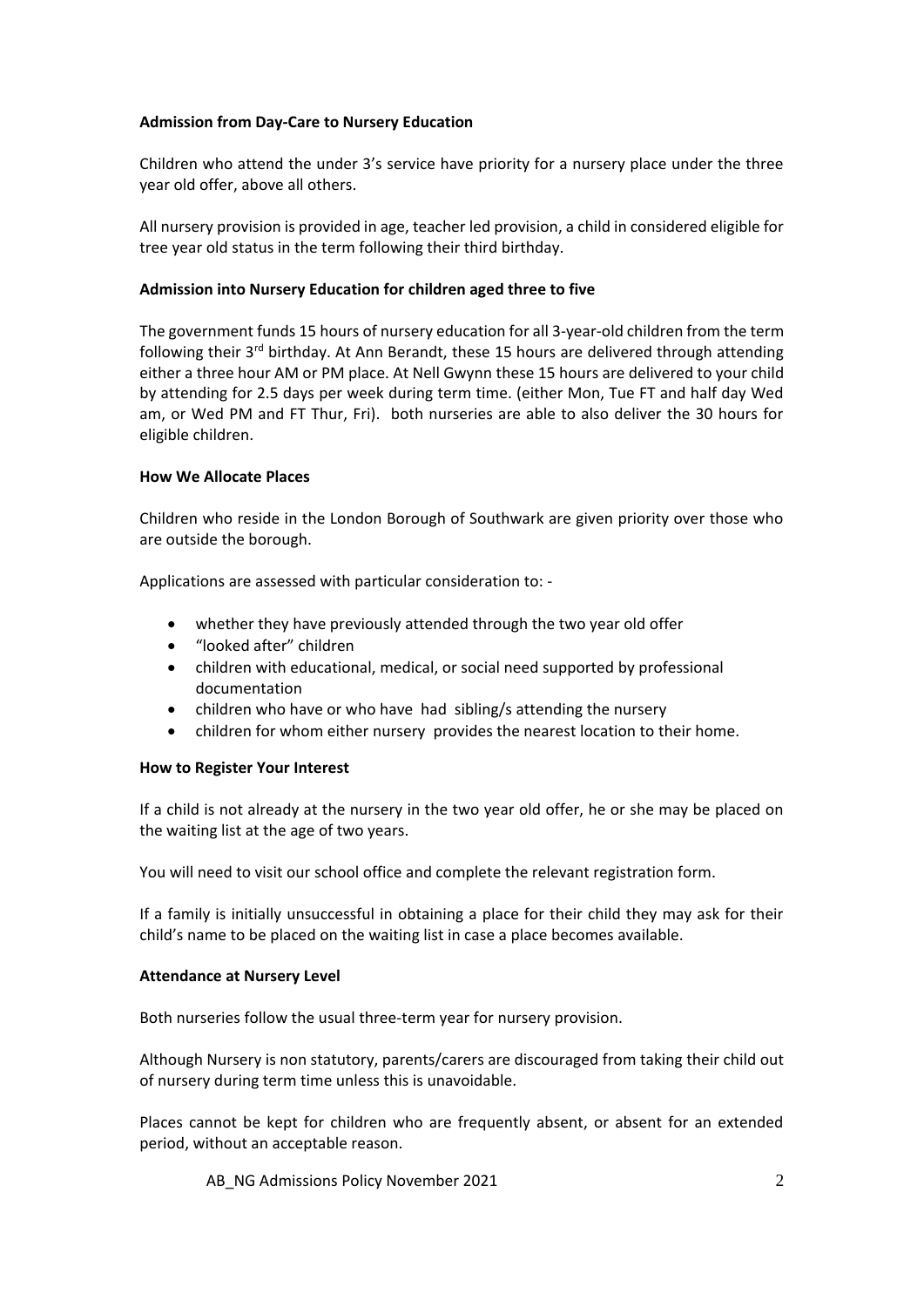Documentation needs to be provided if a child is attending hospital or clinic appointments.

# **Monitoring Absence**

Parents must inform the Nursery if their child is unable to attend a session. If the Nursery has not received any information regarding a child's absence the Nursery will phone the contact numbers on the child's first day of absence. The office will inform the Head of any unauthorised absences. If there are any safeguarding concerns the Designated Person will take appropriate action or seek advice.

If a child has poor attendance or consistently poor time-keeping the Nursery will take appropriate action to support the family and identify the issues causing poor attendance or lateness. The Nursery is committed to having a multi-agency approach and will actively engage with all other services involved with the family to encourage improved attendance.

### **Transfer to primary school**

Children are required by law to go to primary school the term after their fifth birthday. To access provision parents/carers need to complete an online application form.

If your child is offered a place at the school before they are of compulsory school age you can request that:

- Your child attends part time until s/he reaches compulsory school age or
- That their entry be deferred until later in the same academic year or until the child reaches compulsory school age

There are important deadlines which parents/carers need to keep in mind. If these dates are missed, the chances of being offered a place at a preferred school will be reduced.

# **Parents/Carers to note:**

# ➢ **September**

The admissions process begins and parents/carers will be able to apply online using th[e](https://www.eadmissions.org.uk/eAdmissions/app) [eAdmissions](https://www.eadmissions.org.uk/eAdmissions/app) website.

# ➢ **January**

Closing date for submitting an online application.

Parents/carers must ensure that the LA has received their online application alongside any additional supporting information.

# ➢ **April**

Offer letters will be posted from the LA by first class, to all parents/carers who have applied on time.

Parents/carers will also be able to view their offer details in the evening on the [eAdmissions](https://www.eadmissions.org.uk/eAdmissions/app) website.

AB\_NG Admissions Policy November 2021 3 3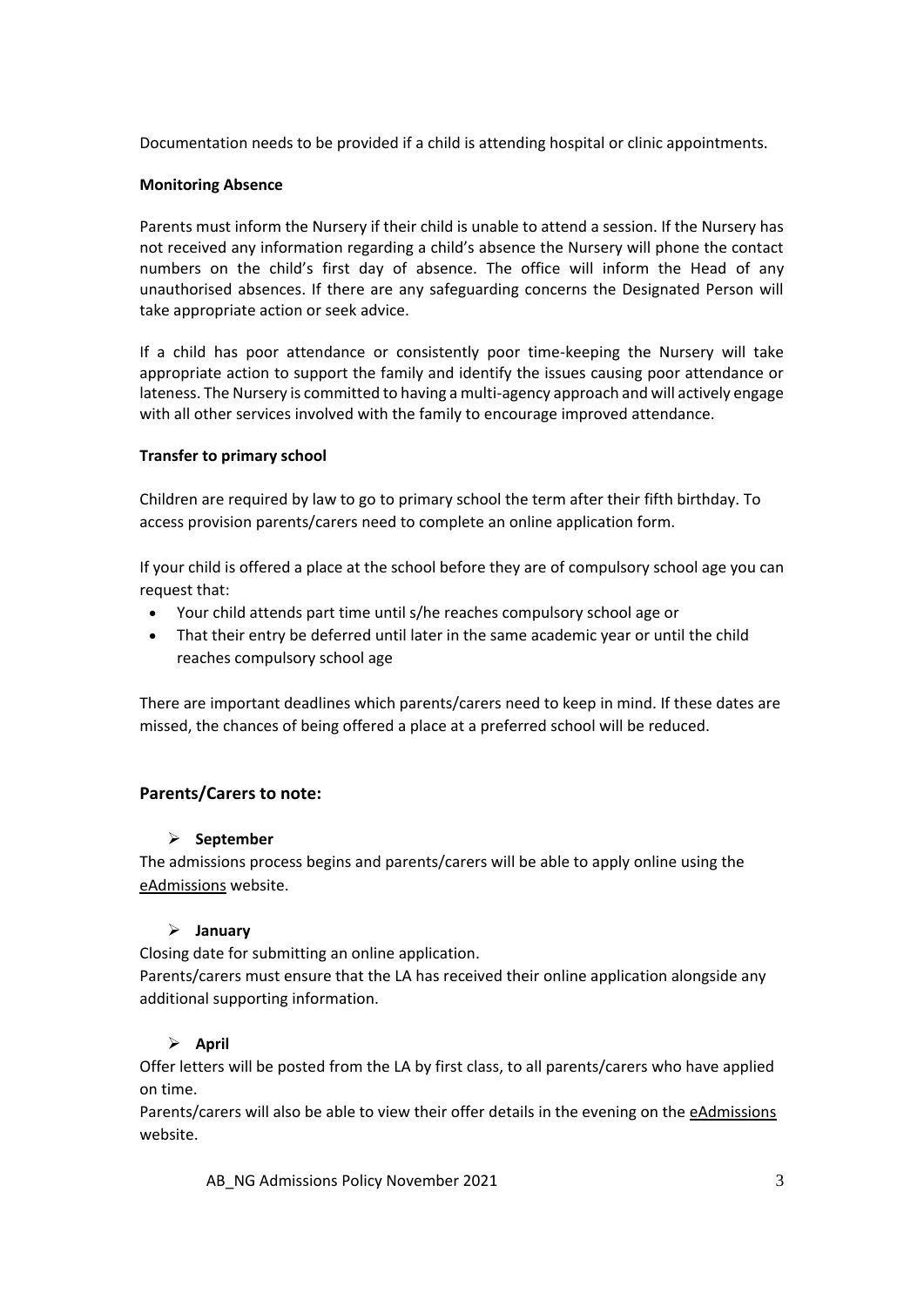# ➢ **30 April**

If parents/carers wish to reject the offer of a school place allocated to their child, they must complete and return the notification slip attached to their offer letter by this date. No action is required if they want to accept the school offered to their child. For further information please view the Starting primary school in [Southwark brochure.](http://www.southwark.gov.uk/downloads/download/2483/primary_school_admissions)

It is every parent's legal right to accept the offer of a reception place in September but defer the uptake until January if the parent wishes their child to continue to attend nursery school.

Children who attend either a reception class or nursery class follow the same Early Years Curriculum.

Staff at Ann Bernadt and Nell Gwynn Nursery Schools prepares children for the transition by means of discussion, role play and visits. The reception teachers from several of the local primary schools visit children at both nurseries, and offer them an opportunity to visit their new class before they leave.